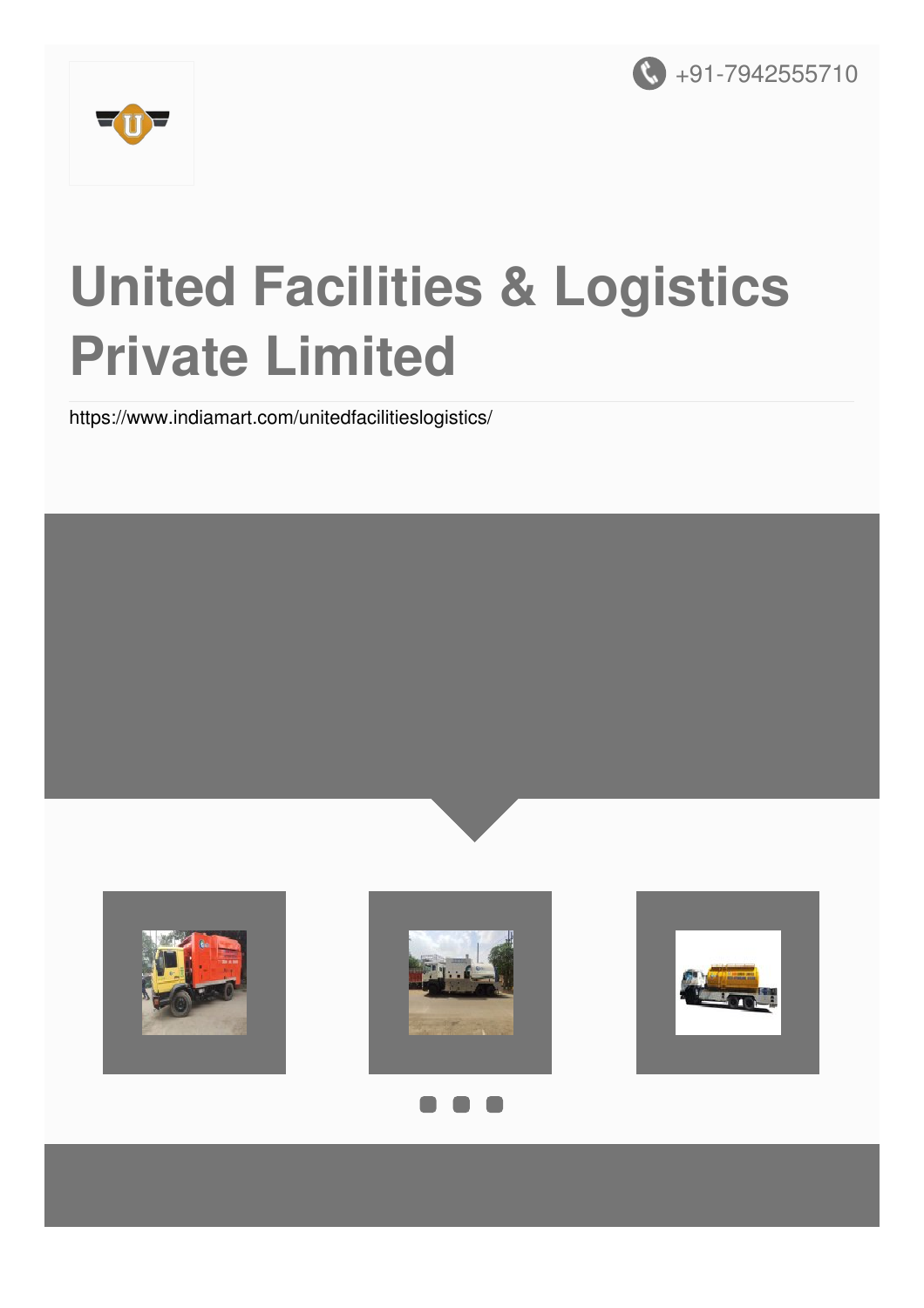### About Us

We would like to introduce Swachhta, A Brand of United Facilities & Logistics Private Limited as an ISO 9001, 14001, 45001 and SA 8000 certified Engineering and Manufacturing Organization headed by Mr. Upendra Singh Anand and Mr. Kapil Garg versatile experience in transport and logistics business.

M/s United Facilities & Logistics Pvt. Ltd. is one of the leading company with experience of more than 20 years in fleet management, logistics and services, having a fleet of more than 3,000 vehicles and equipment catering to top multinationals and Government/PSU clients like Indian Oil Corporation Limited, Hindustan Petroleum Corporation Limited and Bharat Petroleum Corporation Limited etc. Our organization has annual turnover of more than INR 150 crore. We are a financially sound organization capable to take-up and execute large projects.

Our manufacturing facility is strategically located in Delhi-NCR and equipped with all the Machinery & Tools, Cranes, Shot Blasting and Paint Booth required for Heavy Engineering Fabrication and Manufacturing. We have an experienced design team which works on Solid Work and Auto Cads for designing of the equipment. We are using best engineering practices & hydraulics and other components available in the International Market to ensure highest quality, reliability and performance.

The range of products being offered by our...

#### **For more information, please visit**

<https://www.indiamart.com/unitedfacilitieslogistics/profile.html>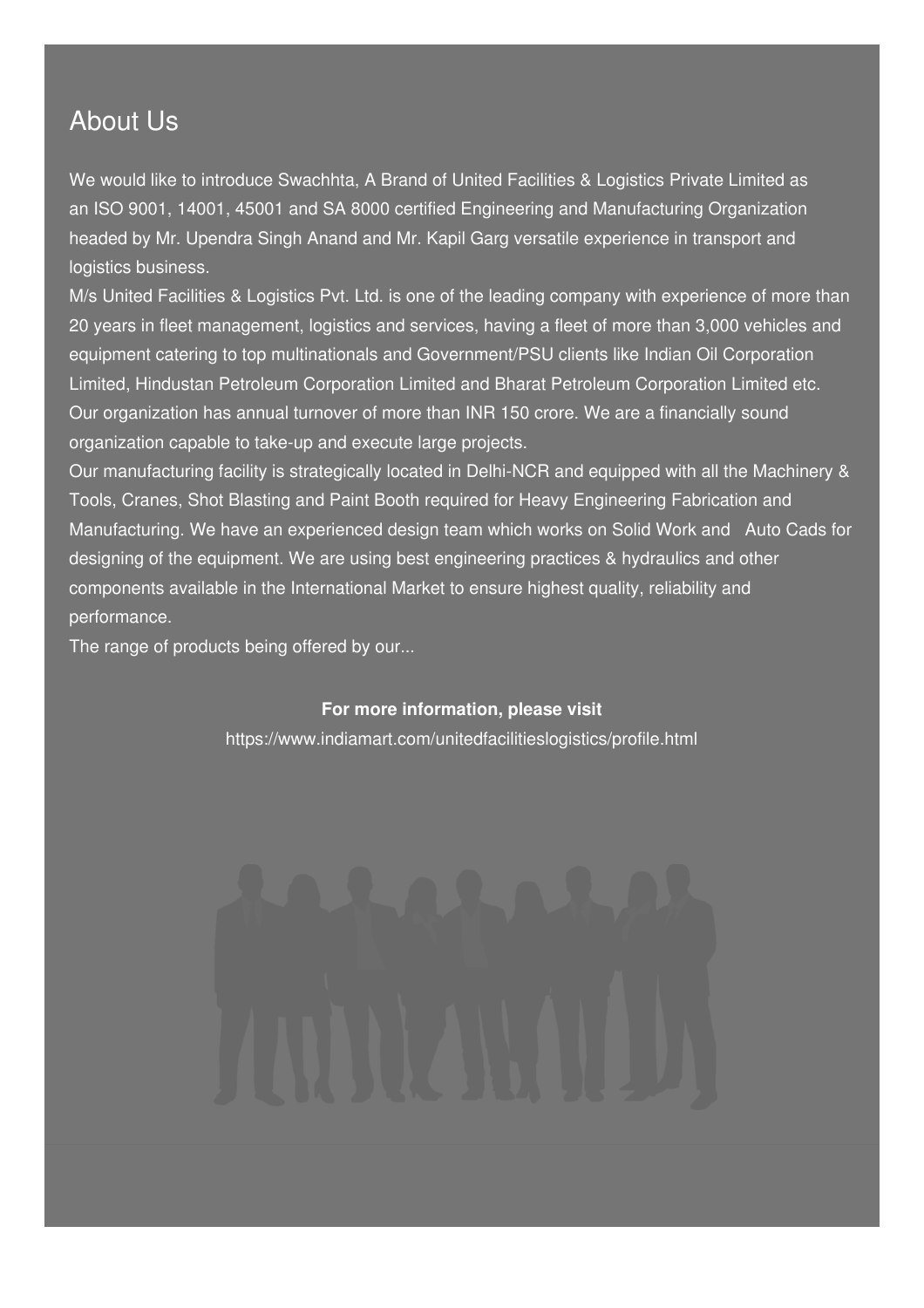#### **OTHER PRODUCTS:**



**Sewer Suction Cum Jetting** Machine



**Suction Cum Sewer Jetting** Machine



Swachhta Super Sucker Machine with Dump Tank



Swachhta Sewage Suction Dump Truck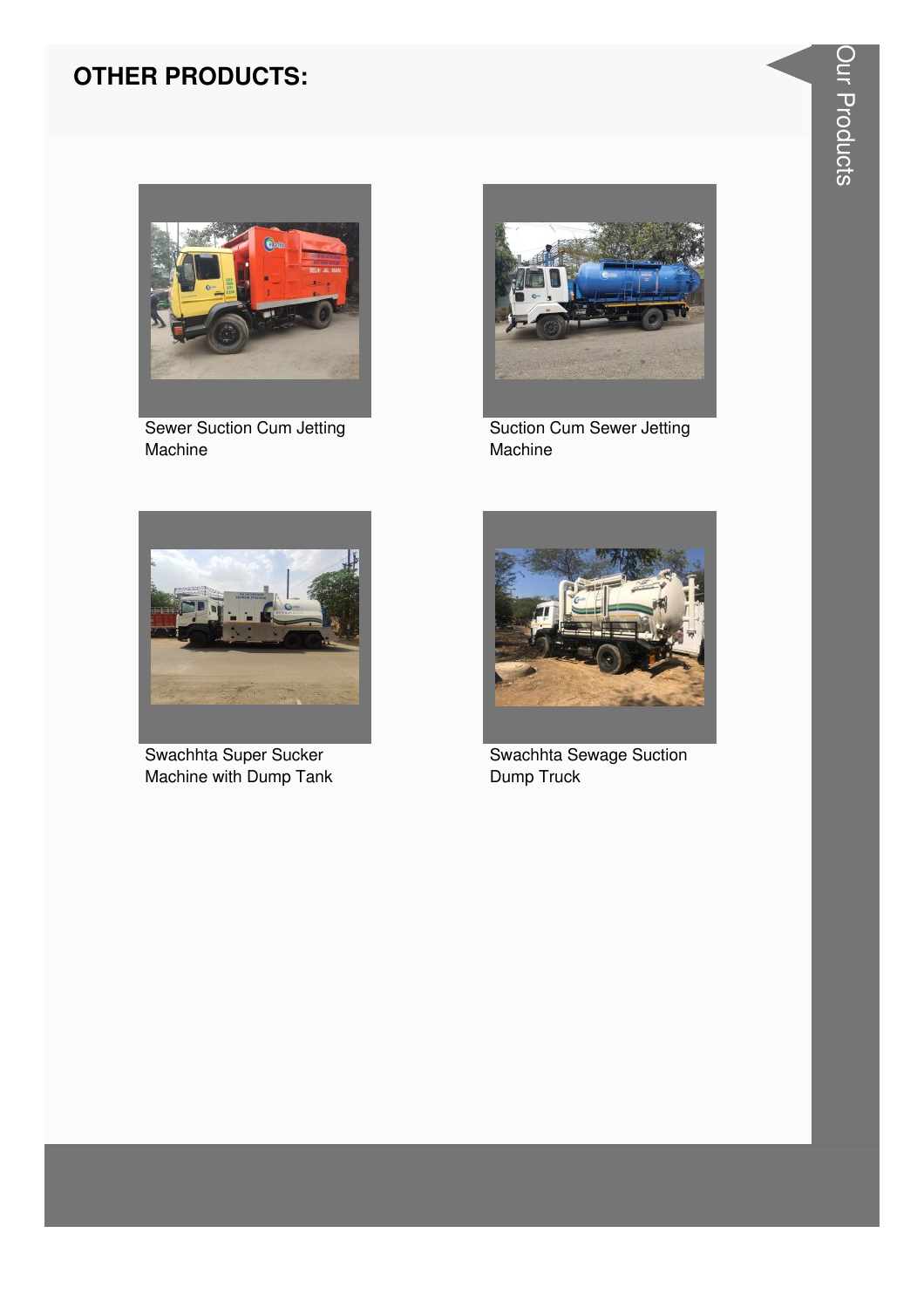#### **OTHER PRODUCTS:**



Swachhta Water Sprinkler Vehicle



Swachhta Mist Cannon Water Sprinkler Vehicle



Swachhta Mini Road Sweeping Machine



Swachhta Truck Mounted Road Sweeper Machine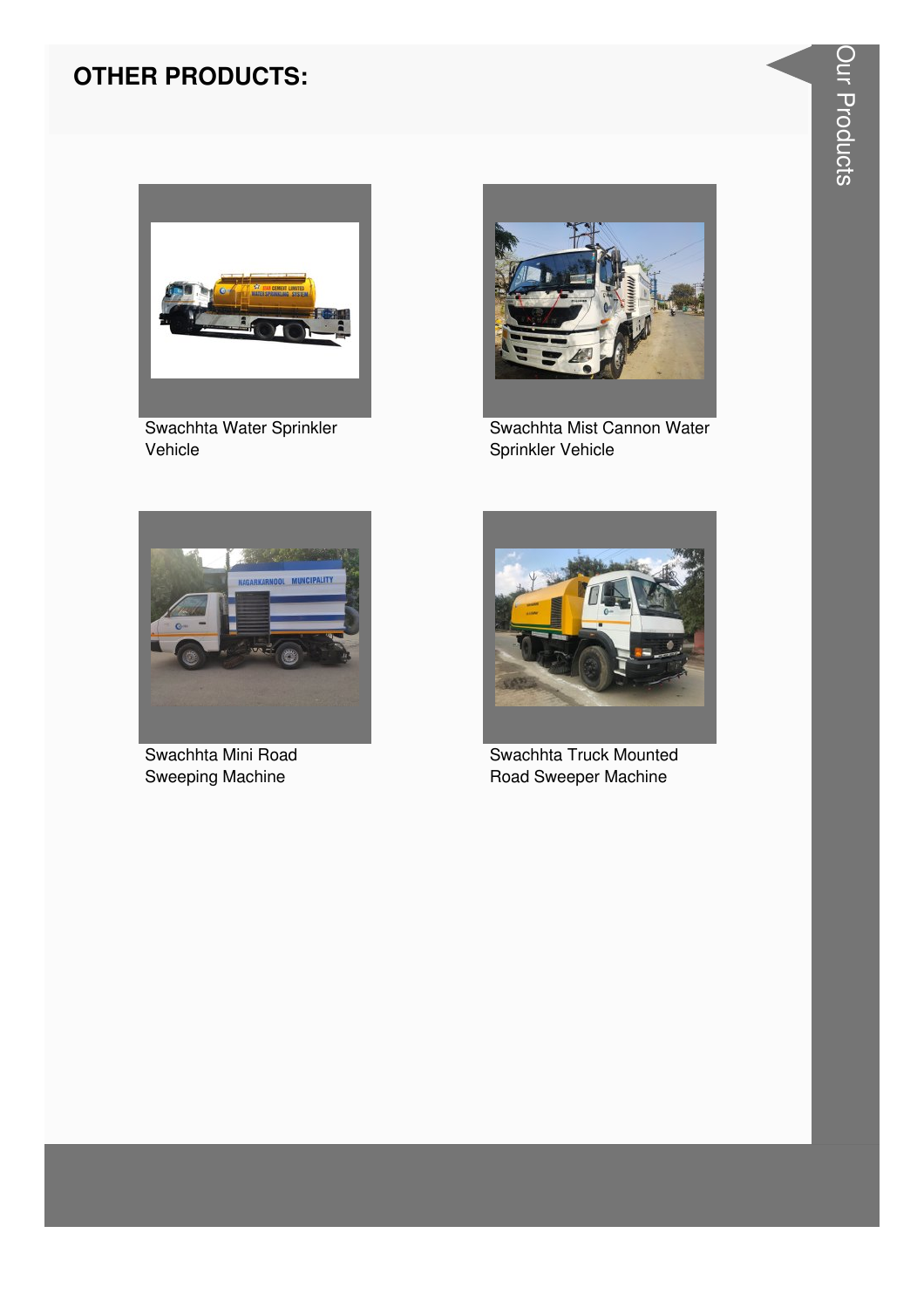#### **OTHER PRODUCTS:**



Swachhta Refuse Vehicle Compactor



Sewer Jetting Machine



Swachhta Swachhta Vacuum Loader Desilting Machine



Swachhta Vehicle Mounted **Hydraulic Scissor Lift**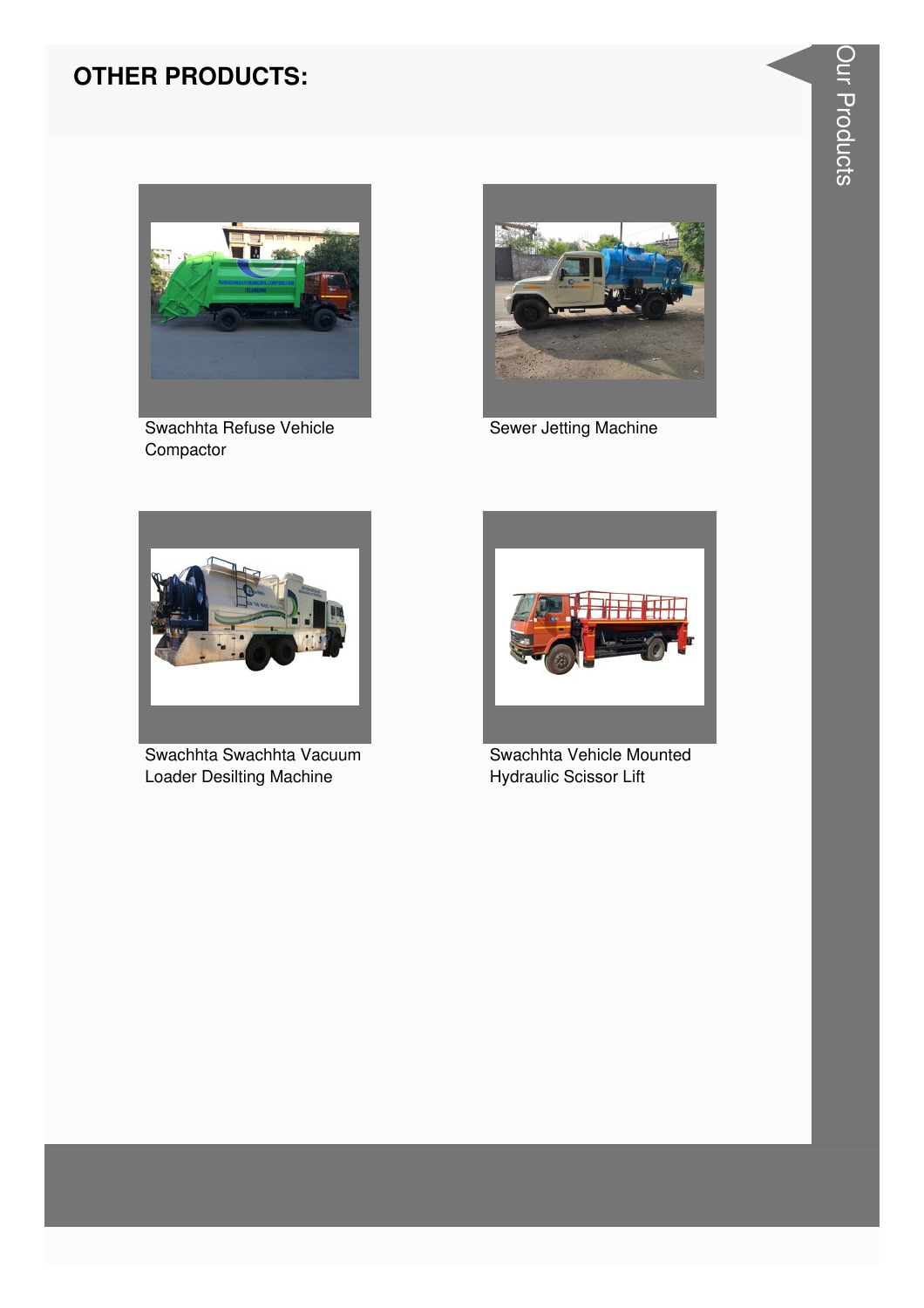## Factsheet

| Year of Establishment            | $\div$ 2016                 |
|----------------------------------|-----------------------------|
| <b>Nature of Business</b>        | : Exporter and Manufacturer |
| <b>Total Number of Employees</b> | $: 51$ to 100 People        |